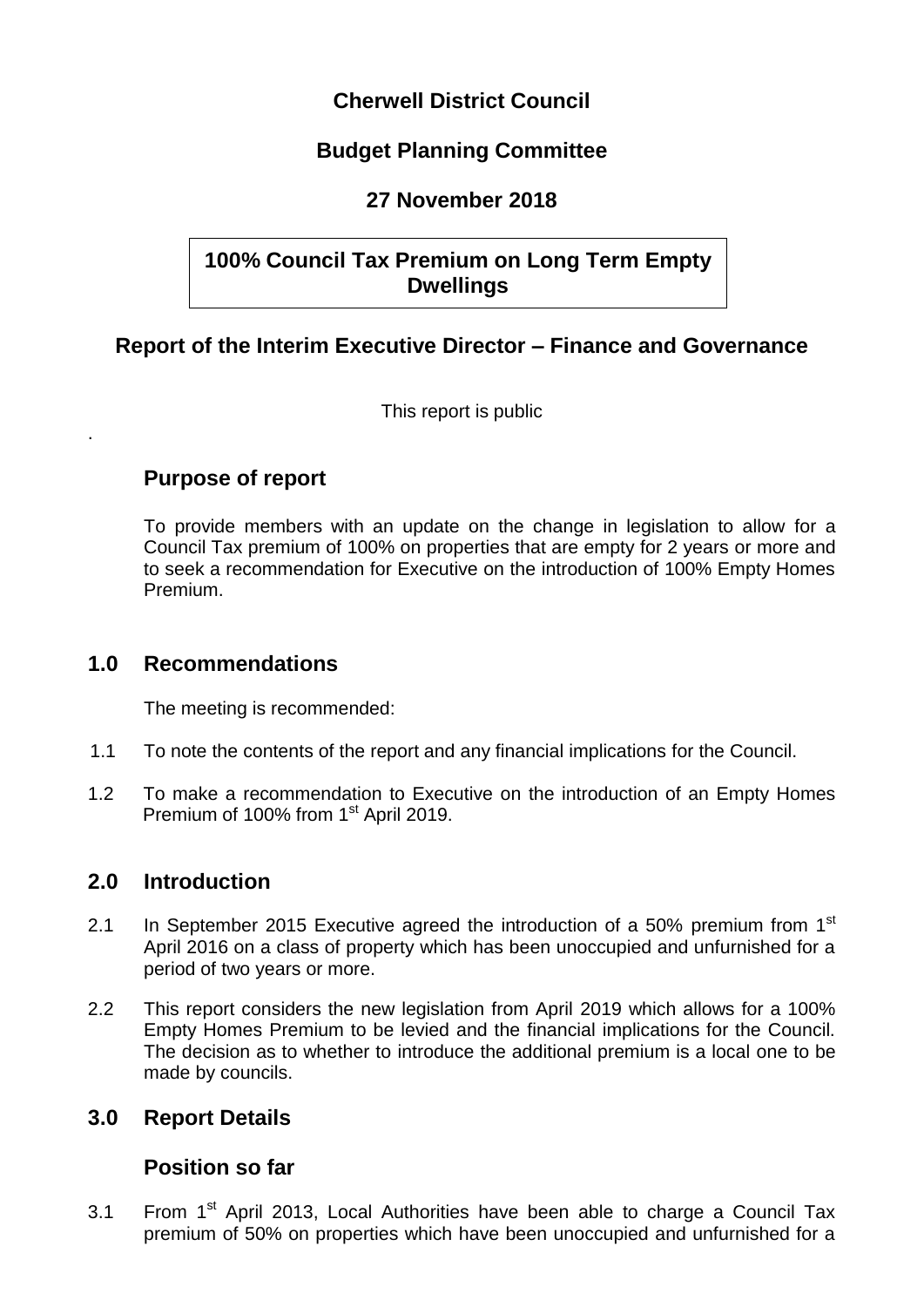period of two years or more. The premium is chargeable on a property that has been empty for two years. It is therefore possible for an individual to buy a property which has already been empty for two years and therefore will be liable for a premium immediately. Under the Council Tax Regulations 2003 there are exemptions and discretions under this provision:

- A dwelling which would otherwise be the sole or main residence of a member of the armed services, who is absent as a result of such service
- An annexe, which forms part of a single dwelling and is being treated by the resident of that property as part of the main dwelling.
- If the liable person can demonstrate that the property is on the market for sale or rent or can demonstrate hardship.
- 3.2 There are financial and non-financial benefits associated with the introduction of the Empty Homes Premium. The financial benefits relate to an increase in Council Tax income and New Homes Bonus and non-financial benefits relate to bringing empty properties back into use.
- 3.3 The decision was taken to introduce the premium with effect from  $1<sup>st</sup>$  April 2016. There has not been any noticeable impact on collection rates since the premium was introduced.

# **Long Term Empty Premium from 1st April 2019**

- 3.4 Section 11B of the Local Government Finance Act 1992 has been amended to allow for an increase in the Empty Homes Premium for properties that are empty for two years or more from 50% to 100% from 1<sup>st</sup> April 2019.
- 3.5 If the decision is taken to charge the Empty Homes Premium at 100% from  $1<sup>st</sup>$  April 2019 financial modelling as at November 2018 has shown that this would generate income of £232,556 (this is based on the premium that will become chargeable for current empty properties if they are still vacant in  $1<sup>st</sup>$  April 2019). This compares to £116,278 based on the current 50% premium.
- 3.6 If the premium is increased to 100% from 1<sup>st</sup> April 2019 notice will have to be served upon the residents of Cherwell District Council and an advert placed in the local press to advertise the fact that the higher premium can now be imposed at least 21 days prior to the decision taking effect. The Council will also write to affected parties prior to 1<sup>st</sup> April 2019 to advise that the increased premium will be charged.
- 3.7 The Government has also amended the legislation to provide that the 'relevant period' from 2020 will be less than five years to charge 100% and more than five years to charge 200%. From 2021 a premium of 300% can be charged for properties left empty for over ten years. Members will receive a report on this and the financial implications for the Council at a later date.

# **4.0 Conclusion and Reasons for Recommendations**

- 4.1 From April 2019 the Legislation has been amended to allow for an increase in the Empty Homes Premium from 50% to 100%.
- 4.2 Members are now asked to consider the report and to make a recommendation to Executive as to whether the 100% premium should be introduced from April 2019.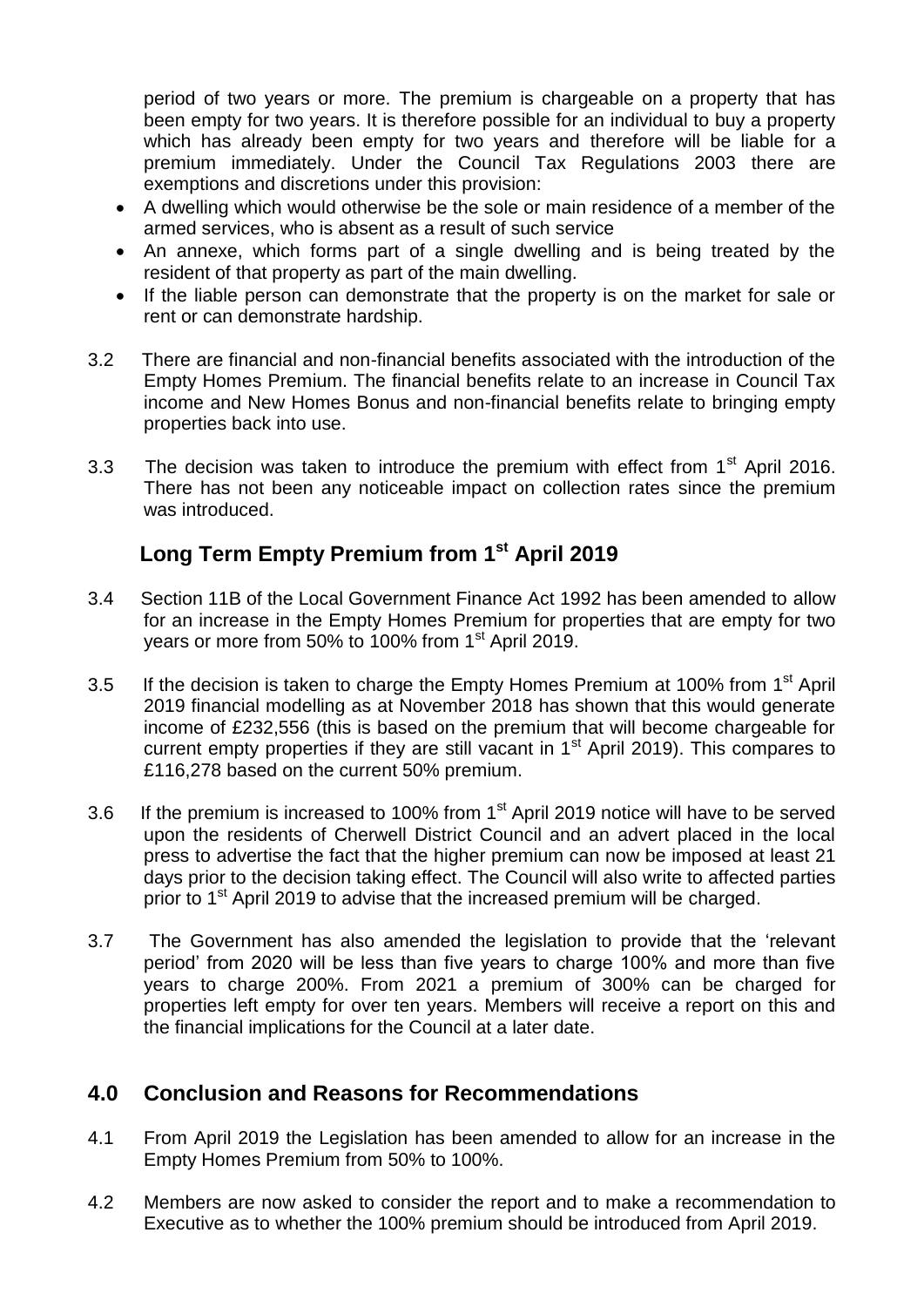# **5.0 Alternative Options and Reasons for Rejection**

5.1 The following alternative options have been identified and rejected for the reasons as set out below.

Option 1: To decide not to make a recommendation to Executive on introducing an Empty Homes Premium of 100% from April 2019.

### **6.0 Implications**

#### **Financial and Resource Implications**

6.1 The financial implications are set out in the body of the report.

Comments checked by: Kelly Watson Assistant Director Finance and Procurement 01295 221638 Kelly.watson@cherwellandsouthnorthants.gov.uk

#### **Legal Implications**

7.2 Section 11B of the Local Government Finance Act 1992 has been amended by the Rating (Property in Common Occupation) and Council Tax (Empty Dwellings) Act 2018 to allow for the maximum percentage by which Council Tax may be increased to change to 100% from the financial year beginning  $1<sup>st</sup>$  April 2019 and then to be further increased each financial year up to 2021 to a maximum of 300% as described in the main body of the report.

Comments checked by: Chris Mace, Solicitor 01327 322125 Chris.mace@cherwellandsouthnorthants.gov.uk

# **8.0 Decision Information**

**Key Decision**

**Financial Threshold Met:** Not applicable

**Community Impact Threshold Met: Not applicable**

**Wards Affected**